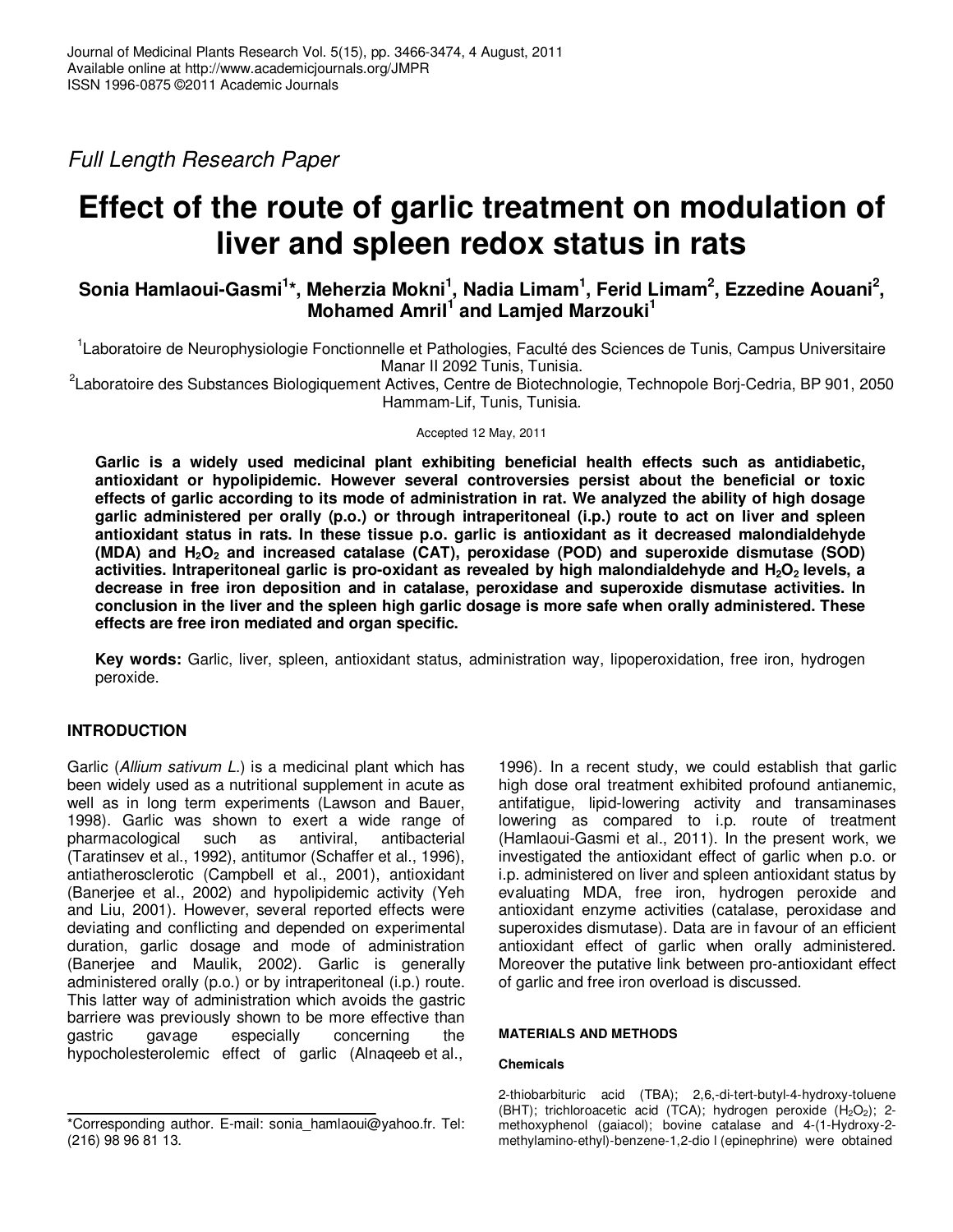from Sigma-Aldrich Co (Germany).

#### **Preparation of garlic extract**

Garlic was purchased from local market, peeled and ground with an electric mixer. It was diluted in double distilled water at 2 g/ml on the basis of the weight of the starting material and centrifuged (Beckman J20, 15 min at 10,000 g and 4°C). Supernatant was aliquoted and stored at  $-80^{\circ}$ C until use.

#### **Animals and treatment**

Male wistar rats (180 to 200 g) from Pasteur Institute (Tunis) were kept in plastic cages and maintained in animal facility for one week at room temperature of 22  $\pm$  1°C and a 12/12 h dark/light cycle. They were supplied with standard chewed tap water ad libitum. Procedures with laboratory animals and their care were conducted in conformity with institutional guidelines of Tunis University of Medical Sciences and in accordance with the NIH guidelines. Animals were randomly divided into four groups of 10 animals each. Group I received standard diet (control). Group II received standard diet supplemented with aqueous extract of garlic (5 g/kg bw). Group III was IP injected with 9‰ NaCl (control). Group IV was IP injected with garlic (5 g/kg bw). Animals were treated daily for 30 days and checked for weight gain or loss. The rats were anesthetized with 0.5 ml urethane (40 mg/ml) and sacrificed, 24 h after the last treatment. Their organs were collected and processed for biochemical determination of antioxidant status parameters.

#### **Lipid peroxidation measurement**

Lipid peroxidation was determined by MDA measurement according to the double heating method (Draper and Hadley, 1990). Briefly, aliquots from liver or spleen homogenates were mixed with BHT-TCA solution containing 1% BHT (w/v) dissolved in 20% TCA (w/v) and centrifuged at 1000 g for 5 min at 4°C. Supernatant was blended with 0.5 N HCl, 120 mM TBA in 26 mM Tris and then heated at 80°C for 10 min. After cooling, absorbance of the resulting chromophore was determined at 532 nm using a BIORAD UV-visible spectrophotometer. MDA levels were determined by using an extinction coefficient for MDA-TBA complex of 1.56 10<sup>5</sup> M<sup>-</sup>  $1$ cm $^{-1}$ .

#### **Protein determination**

Total soluble proteins were determined according to biuret method (Ohnishi, 1978). Briefly, at acidic pH soluble proteins constituted with copper a colourful complex measurable at 546 nm.

#### **Analysis of antioxidant enzyme activities**

All spectrophotometric analyses were performed with a Beckman DU 640B spectrophotometer. Catalase (CAT) activity was assayed by measuring the initial rate of  $H_2O_2$  disappearance at 240 nm (Aebi, 1984). The reaction mixture contained 33 mM  $H_2O_2$  in 50 mM phosphate buffer pH 7.0 and CAT activity was calculated using the extinction coefficient of 40 mM-1cm-1 for  $H_2O_2$ . Peroxidase (POD) activity was measured at 25°C using guaiacol as hydrogen donor. The reaction mixture contained 9 mM guaiacol, 19 mM  $H_2O_2$  in 50 mM phosphate buffer pH 7 and 50 µl of enzyme extract in 1 ml final volume. The reaction was initiated by the addition of  $H_2O_2$  and monitored by measuring the increase in absorbance at 470 nm. Peroxidase activity was expressed in nmol of guaiacol oxidized per

minute with a molecular extinction coefficient of 26.2 mM-1 for calculation (Chance and Maehly, 1955). Superoxide dismutase (SOD) activity was determined by using modified epinephrine assay (Misra and Fridovich, 1972). At alkaline pH, superoxide anion  $O_2$ causes the autoxidation of epinephrine to adenochrome; while competing with this reaction, SOD decreased the adenochrome formation. One unit of SOD is defined as the amount of extract that inhibits the rate of adenochrome formation by 50%. Enzyme extract was added in 2 ml reaction mixture containing 10 µl bovine catalase  $(0.4U/\mu l)$ , 20  $\mu l$  epinephrine  $(5 \text{ mg/ml})$  and 62.5 mM sodium carbonate/sodium bicarbonate buffer pH 10.2. Changes in absorbance were recorded at 480 nm.

Characterization of SOD isoforms was performed using KCN (3 mM) which inhibited Cu/Zn-SOD or  $H_2O_2$  (5 mM) affecting both Cu/Zn-SOD and Fe-SOD. Mn-SOD was insensitive to both inhibitors.

#### **Free iron determination**

Free iron was determined according to Leardi et al. (1998) using a commercially available kit from Biomaghreb (Tunisia). Briefly, at acidic pH 4.8 all  $\text{Fe}^{3+}$  is released from transferrine. Ascorbic acid reduced Fe $3+$  in Fe $2+$  which constituted with ferrozine a colorful complex measurable at 560 nm.

#### **H2O2 determination**

 $H<sub>2</sub>O<sub>2</sub>$  was determined according to Chance et al. (1979) using a commercially available kit from Biomaghreb (Tunisia).

#### **Statistical analysis**

All data were expressed by mean values ± SEM. Statistical analysis was carried out using student's t-test and one way analysis of variance (ANOVA test). Statistical p value less than 0.05 was considered significant.

## **RESULTS**

## **Differential effect of garlic (p.o. and i.p.) treatment on liver and spleen lipoperoxidation**

The results presented in Figure 1 show the data of garlic dosage administered either by p.o. or i.p. way on liver (Figure 1A) and spleen (Figure 1B) lipoperoxidation. When administered by p.o. route, garlic decreased liver (- 20%) and spleen (-45%) MDA. However, the i.p. administered garlic increased MDA in liver (+57%) and on spleen (+51%).

#### **Liver antioxidant enzyme activities**

The data outcome shown in Figure 2 dealt with the effect of garlic mode of administration on liver antioxidant enzyme activities. Oral garlic treatment increased liver CAT (+81%), (Figure 2A), POD (+40%) (Figure 2B) and SOD (+61%) (Figure 2C) activities; in this latter case, Fe-SOD is strongly up-regulated (+88%) when compared to Cu/Zn or Mn isoform. Garlic i.p. treatment decreased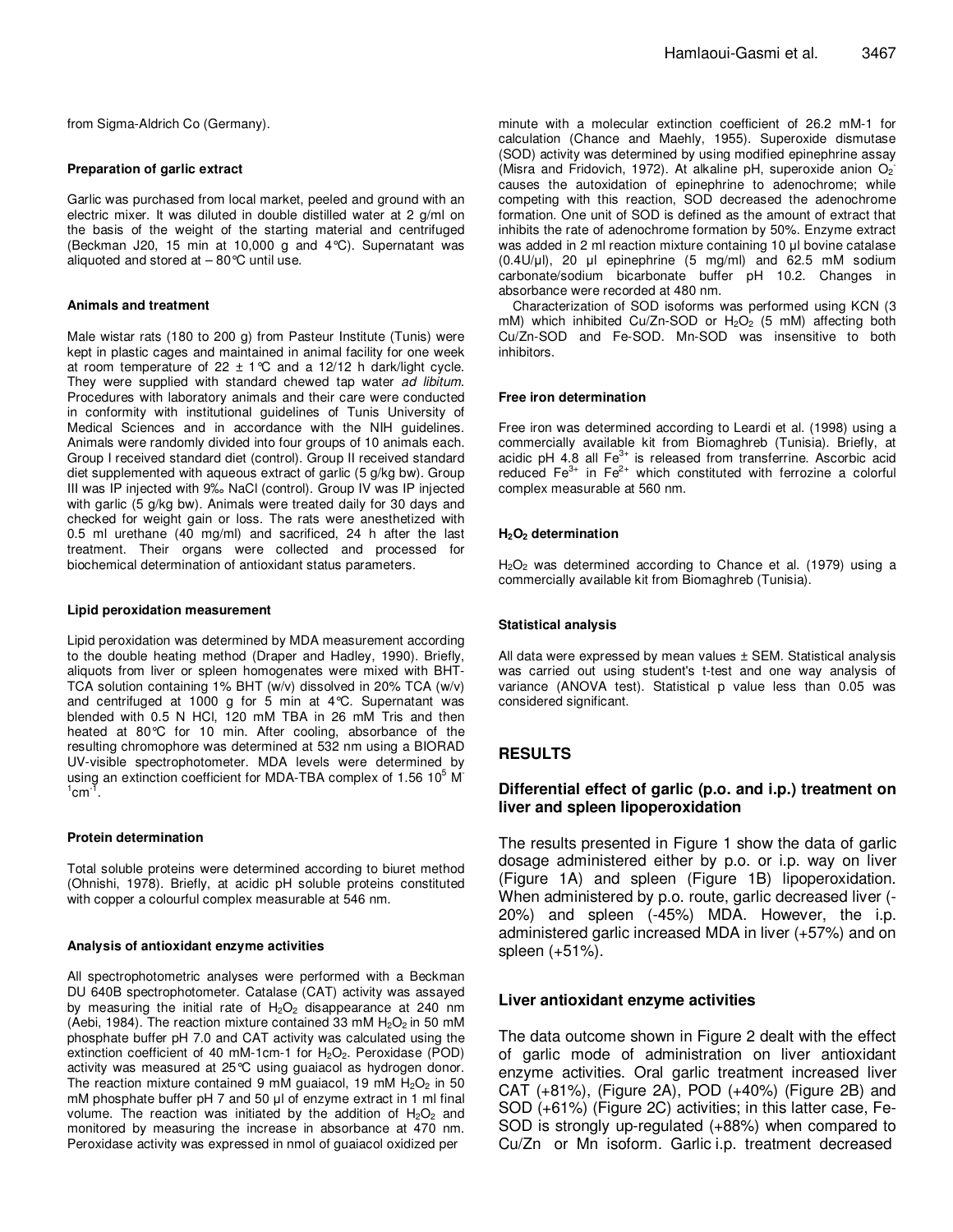

**Figure 1.** Effect of garlic way of administration on liver and spleen lipoperoxidation. NaCl 9‰ (C $\Box$ ) or garlic (G $\blacksquare$ ) were p.o. or i.p. administered to rats during 30 days and liver (A) and spleen (B) MDA determined. Results are expressed by mean  $\pm$  SEM of 10 rats per group. Data are representative of 3 independent experiments. \*\* indicated  $p < 0.01$ .

CAT (-40%), POD (-34%) and SOD (-37%); moreover in this latter case, the two isoforms that is Cu/Zn and Mn-SOD were decreased respectively by -63 and -37%.

## **Spleen antioxidant enzyme activities**

The effect of garlic mode of administration (p.o. and i.p.) on spleen antioxidant enzyme activities is present in Figure 3. Oral garlic treatment increased all three enzyme activities CAT (+76%) (Figure 3A), POD (+88%) (Figure 3B) and SOD (+67%) (Figure 3C) activities. However garlic i.p treatment slightly increased CAT (+35%), decreased POD (-22%) and SOD (-40%) especially the Fe isoform.

## **Effect of garlic mode of administration on liver and spleen free iron levels**

We further looked at tissues free iron level (Figure 4) and data showed that whatever the mode of administration, garlic significantly decreased hepatic (Figure 4A) and spleen (Figure 4B) free iron levels.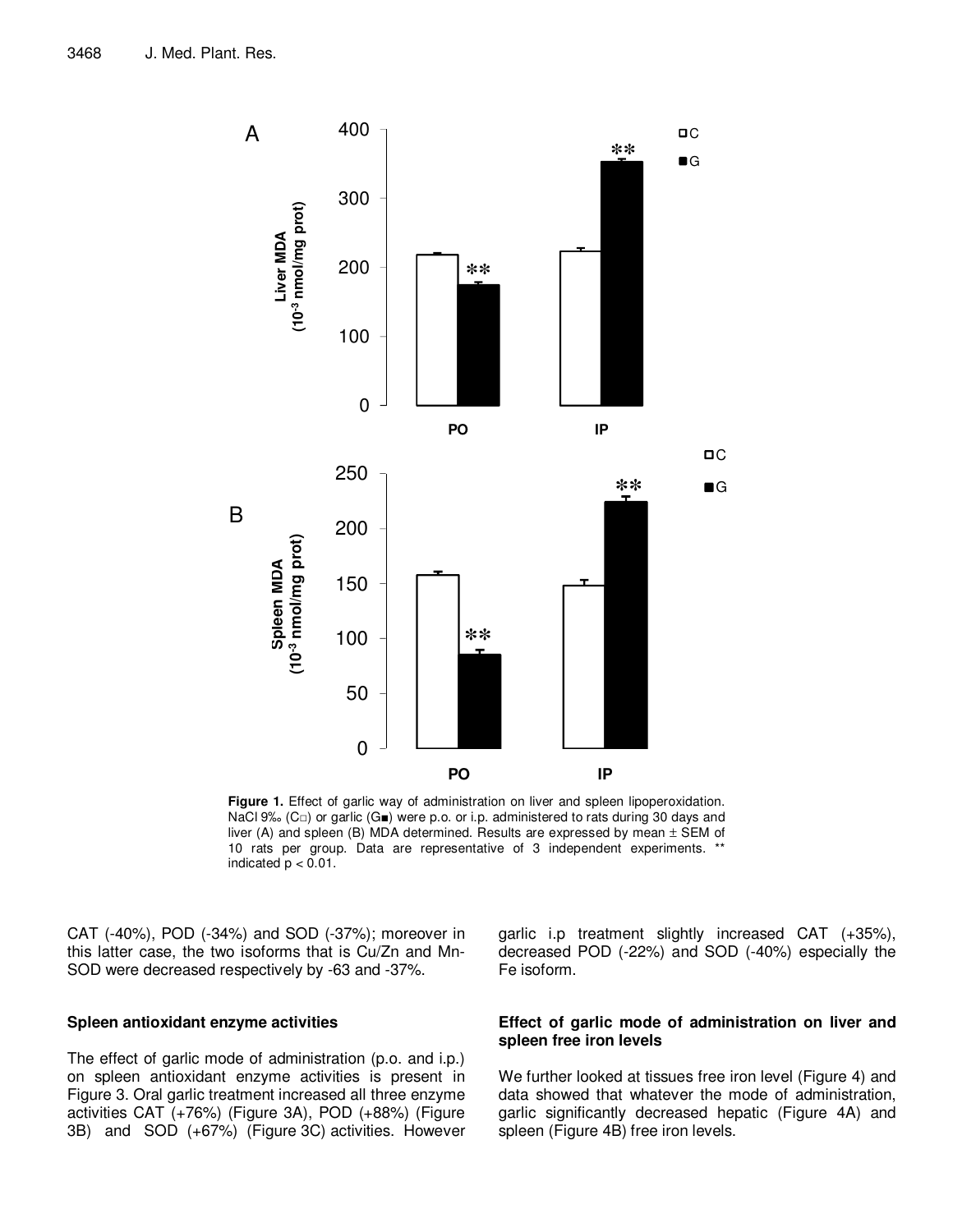

**Figure 2.** Effect of garlic way of administration on liver antioxidant status. NaCl 9‰ (C□) or garlic (G■) were p.o. or i.p. administered to rats during 30 days and hepatic CAT (A), POD (B) and SOD (C) activities determined. Results are expressed by mean ± SEM of 10 rats per group. Data are representative of 3 independent experiments. \*\* indicated p < 0.01.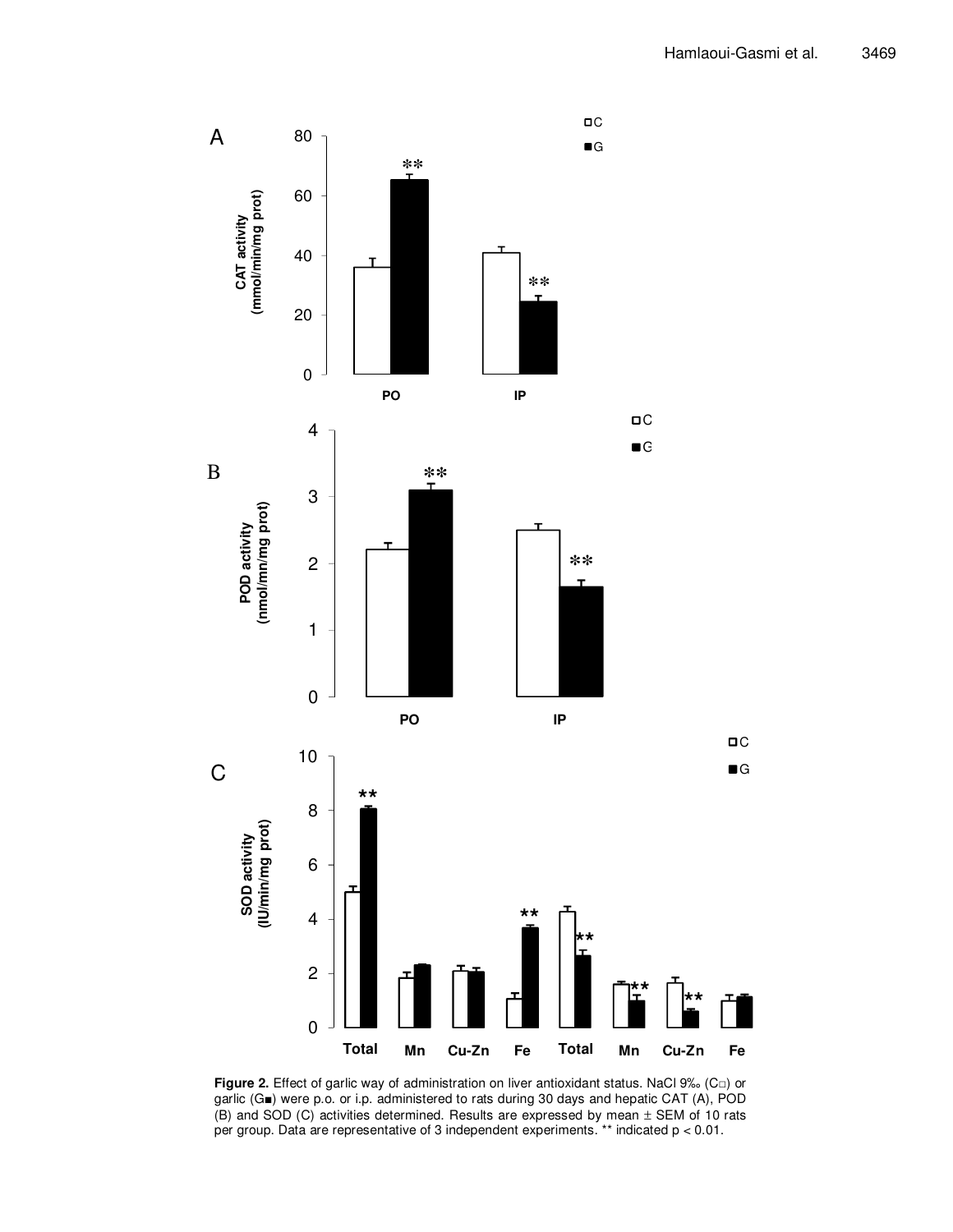



 $\Box$ 

**Figure 3.** Effect of garlic way of administration on spleen antioxidant status. NaCl 9‰ (C□) or garlic (G■) were p.o. or i.p. administered to rats during 30 days and splenic CAT (A), POD (B) and SOD (C) activities determined. Results are expressed by mean  $\pm$  SEM of 10 rats per group. Data are representative of 3 independent experiments. \*\* indicated p < 0.01.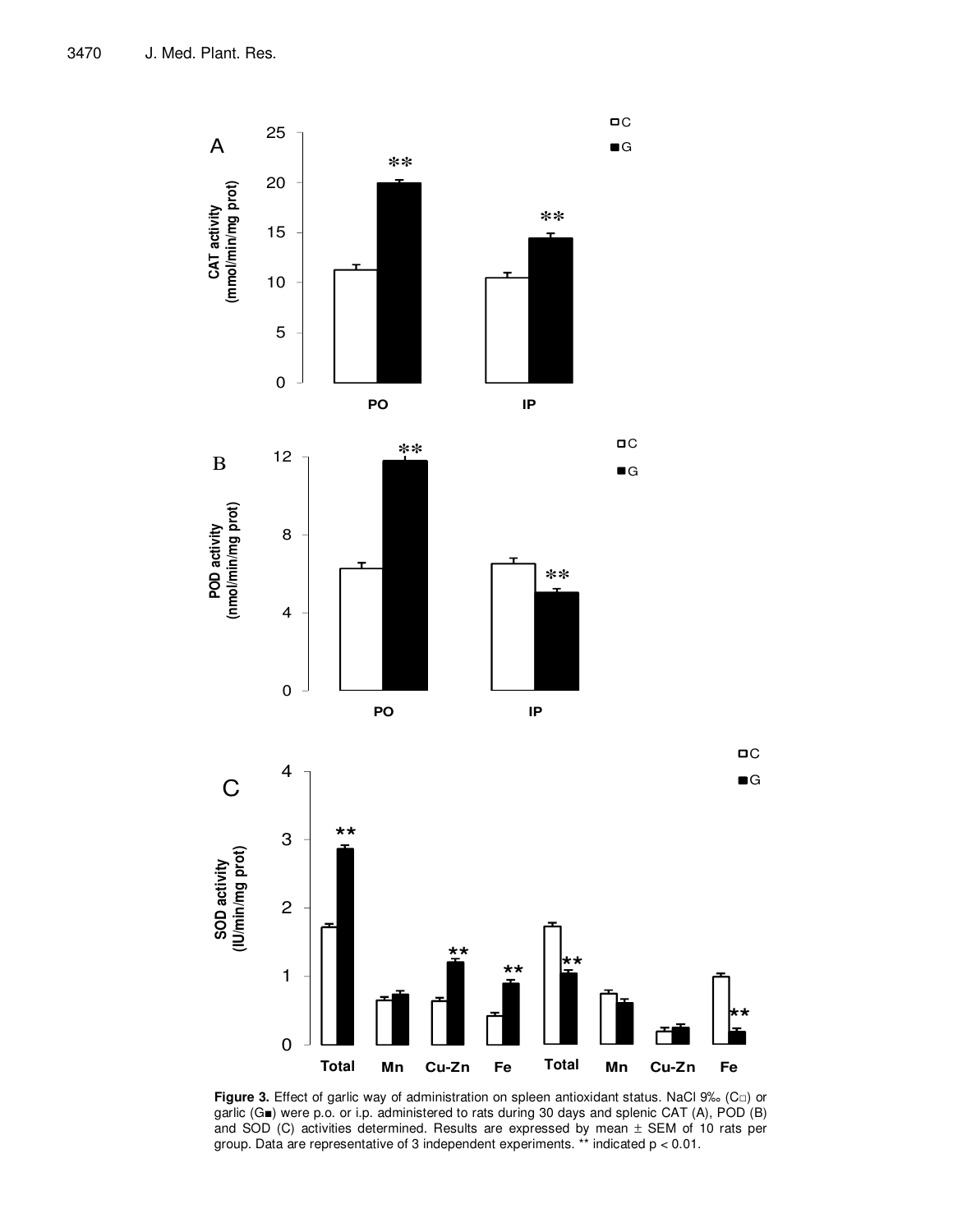

Figure 4. Effect of garlic way of administration on liver and spleen free iron level. NaCl 9‰ (Co) or garlic (G<sub>■</sub>) were p.o. or i.p. administered to rats during 30 days and hepatic (A) and splenic (B) free iron levels determined. Results are expressed by mean  $\pm$  SEM of 10 rats per group. Data are representative of 3 independent experiments. \*\* indicated p < 0.01.

## **Effect of garlic mode of administration on liver and spleen hydrogen peroxide levels**

In the present study, the effect of garlic treatment by using two modes of administration (p.o. and i.p.) on liver

and spleen hydrogen peroxide level were investigated and the results are presented in Figure 5. As expected, garlic p.o. treatment decreased  $H_2O_2$  level in liver (Figure 5A) (-45%) and spleen (Figure 5B) (-28%), however, i.p. garlic treatment increased the levels to 95 and 24%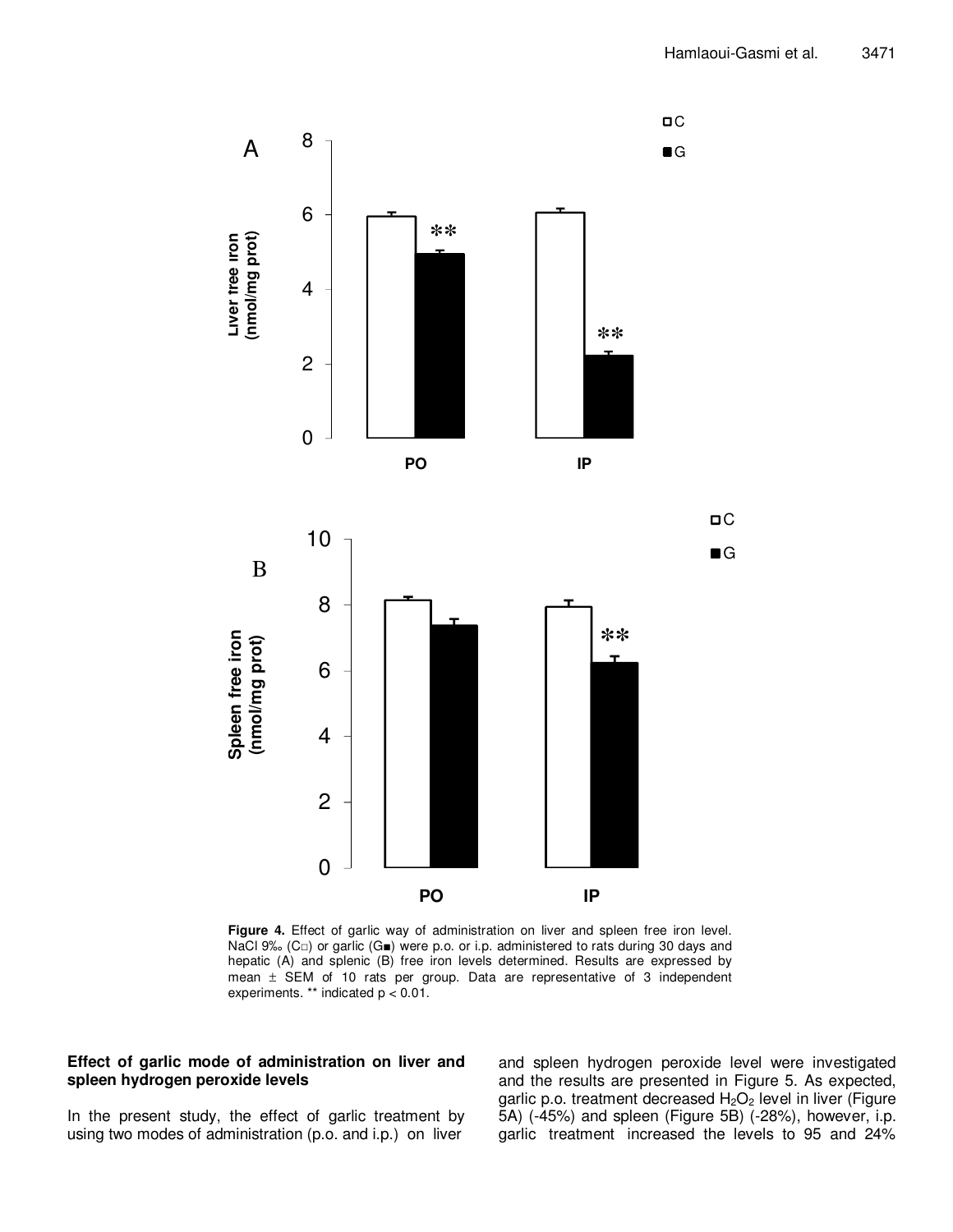

**Figure 5.** Effect of garlic way of administration on hepatic and splenic hydrogen peroxide level. NaCl 9‰ (Co) or garlic (G<sub>■</sub>) were p.o. or i.p. administered to rats during 30 days and liver (A) and spleen (B)  $H<sub>2</sub>O<sub>2</sub>$  level activities determined. Results are expressed by mean  $\pm$  SEM of 10 rats per group. Data are representative of 3 independent experiments. \*\* indicated p < 0.01.

respectively.

## **DISCUSSION**

In a prior study we demonstrated that high dosage garlic exhibited dual effects in rat that is antioxidant or prooxidant depending on the mode of administration. Oral garlic treatment exerted antianemic and lipid-lowering effect whereas garlic i.p. treatment, induced anemia and hepatotoxicity as assessed by elevation in plasma transaminases (Hamlaoui-Gasmi et al., 2011). Moreover, i.p. garlic-induced toxic effects were shown to be mediated by increased erythrocyte free iron and  $H_2O_2$ whereas p.o. garlic-induced beneficial effects were mediated by a decrease in both free iron and  $H_2O_2$ . The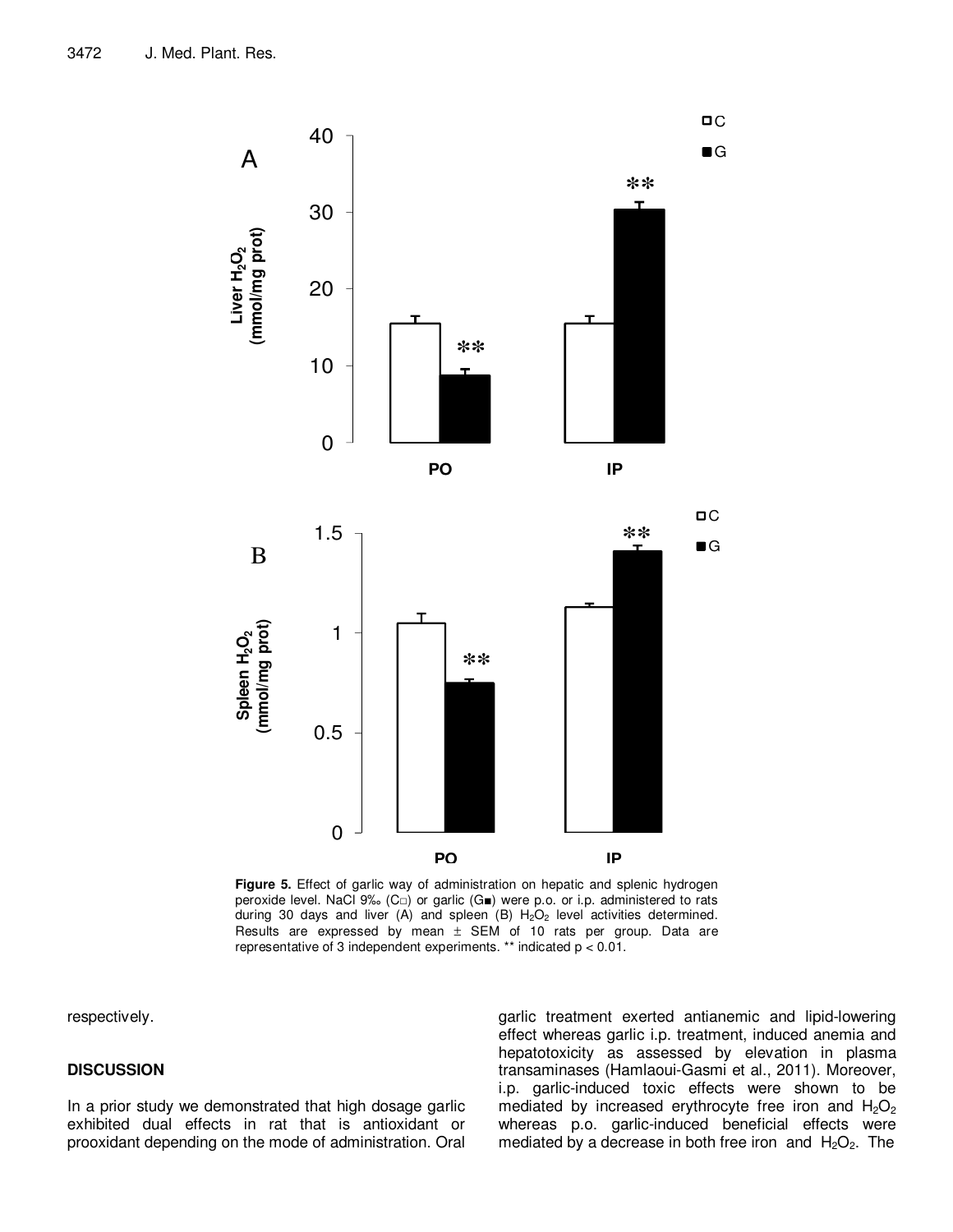main conclusion drawn was that the harmful/prooxidant effect of i.p. garlic and the beneficial/antioxidant effect of p.o. garlic (Hamlaoui-Gasmi et al., 2011). In the present study, we investigated the effect of p.o. or i.p. garlic on two other organs that is the liver and the spleen, which play a pivotal role in iron metabolism. In the liver, oral garlic treatment decreased MDA an  $H_2O_2$  and slightly free iron whereas i.p. garlic which increased MDA and  $H_2O_2$ attenuated free iron more strikingly than by p.o. route. These data which fully corroborated our recent work (Hamlaoui-Gasmi et al., 2011) add some new information on the relationship between garlic mode of administration and its effect on either iron deficiency or iron excess. Indeed in the case of liver, p.o. garlic only slightly decreased free iron deposition (antioxidant role) whereas i.p. garlic decreased it drastically (prooxidant role). As a confirmation p.o. garlic stimulated all three antioxidant enzymes as CAT, POD and SOD whereas i.p. garlic had just an opposite effect. Both iron deficiency and iron excess can lead to cellular dysfunction, maintaining normal iron homeostasis is therefore crucial (Andrews, 1999). Iron homeostasis is a highly complex and finely regulated network, involving several regulatory proteins. Hepcidin has been described in various organs as liver (Park et al., 2001), heart (Merle et al., 2007), brain (Wang et al., 2008) and pancreas (Kulaksiz et al, 2008) where it exerted a pivotal role in the pathogenesis of iron overload (Papanikolaou et al., 2005) and high levels of hepcidin caused intracellular iron sequestration and decreased level in the plasma (Pigeon et al., 2001). It is tempting to speculate about i.p. garlic inducing up-regulation of hepcidin and drastic liver iron deficiency thus leading to increased oxidative stress.

In the spleen, p.o. garlic exerted antioxidant effect whereas i.p. garlic was pro-oxidant as assessed by MDA and  $H_2O_2$  levels. Oral garlic-induced antioxidant effect was further confirmed by its positive effects on antioxidant enzymes CAT, POD and SOD. However, i.p. garlic which exerted strong prooxidant effect also attenuated POD and SOD (especially the Cu/Zn and Mn isoform) but unexpectedly increased CAT activity, although to a lesser extent than by p.o. way. This apparent discrepancy is reminiscent of the paradoxal prooxidant effect of catalase (Heck et al., 2003) which should be interpreted in the light of oxidative stressinduced ROS activation of non receptor tyrosine kinases associated with CAT phosphorylation and activity stimulation (Borchi et al., 2010). Oral garlic slightly decreased spleen iron deposition and behaved as antioxidant, whereas i.p. garlic which affected free iron more drastically is prooxidant. It is noteworthy that similar data were found in plasma compartment that is a positive correlation between p.o. garlic-induced slight increase in free and antioxidant effect and between i.p. garlicinduced high increase in free iron and prooxidant effect. Garlic-induced iron excess or deficiency seems organ specific. For instance we previously showed that in erythrocytes iron deficiency (p.o. garlic treatment) was antioxidant. In the liver and spleen, slight iron deficiency is associated with antioxidant effect (p.o. garlic treatment) although high iron deficiency is rather associated with prooxidant effect (i.p. garlic). In conclusion, the prooxidative or antioxidant effect of high dosage garlic is linked to route of administration and to the extent it modulates (excess or deficiency) labile iron pool, the threshold of which is organ specific.

## **ACKNOWLEDGEMENT**

This work was financially supported by the Tunisian Ministry of Research.

## **REFERENCES**

- Aebi H (1984). Catalase in vitro. Methods Enzymol., 105: 121-126.
- Alnaqeeb MA, Thomson M, Bordia T, Ali M (1996). Histopathological effects of garlic on liver and lung of rats. Toxicol. Lett., 85: 157-164.
- Andrews NC (1999). Disorders of iron metabolism. New Engl. J. Med., 341: 1986-1995.
- Banerjee SK, Maulik SK (2002). Effect of garlic on cardiovascular disorders: a review. Nutr. J., 1: 4.
- Banerjee SK, Maulik M, Mancahanda SC, Dinda AK, Gupta SK, Maulik SK (2002). Dose-dependent induction of endogenous antioxidant in rat heart by chronic administration of garlic. Life Sci., 70: 1509-1518.
- Borchi E, Bargelli V, Stillitano F, Giordano C, Sebastiani M, Nassi PA, D'Amati G, Cerbai E, Nediani C (2010). Enhanced ROS production By NADPH oxidase is correlated to changes in antioxidant enzyme activity in human heart failure. Biochem. Biophys. Acta, 1802: 331- 338.
- Campbell JH, Efendy JL, Smith NJ, Campbell GR (2001). Molecular basis by which garlic suppresses atherosclerosis. J. Nutr., 131: 1006- 1009.
- Chance B, Maehly AC (1955). Assay of catalases and peroxidases. Methods Enzymol., 2: 764-817.
- Chance B, Sies H, Boveris A (1979). Hydroperoxide metabolism in mammalian. Ann. Rev. Physiol., 59: 527-604.
- Draper HH, Hadley M (1990). A review of recent studies on the metabolism of exogenous and endogenous malondialdehyde. Xenobiotica, 20: 901-907.
- Hamlaoui GS, Mokni M, Aouani E, Amri M, Marzouki L (2011). Modulation of hematological parameters by garlic based on route of administration in rat. J. Food Biochem., 35: 442-453.
- Heck DE, Vetrano AM, Mariano TM, Laskin JD (2003). UVB light stimulates production of reactive oxygen species unexpected role of catalase. J. Biol. Chem., 278: 2243-2246.
- Kulaksiz H, Fein E, Redecker P, Stremmel W, Adler G, Cetin Y (2008). Pancreatic -cells express hepcidin and iron uptake regulatory peptide. J. Endocrinol., 197: 241-249.
- Lawson LD, Bauer R (1998). A review of its medicinal effects and indicated active compounds. In: phytomedicines of Europe. Chemistry and Biological activity. American chemical society, Washington, DC. Series 691, pp. 176-209.
- Leardi A, Caraglia M, Selleri C, Pepe S, Pizzi C, Notaro R, Fabbrocini A, De LS, Musicò M, Abbruzzese A, Bianco AR, Tagliaferri P (1998). Desferioxamine increases iron depletion and apoptosis induced by ara-C of human myeloid leukaemic cells. Br. J. Haematol., 102: 746- 752.
- Merle U, Fein E, Gehrke SG, Stremmel W, Kulaksiz H (2007). The iron regulatory peptide hepcidin is expressed in the heart and regulated by hypoxia and inflammation. Endocrinol., 148: 2663-2668.
- Misra HP, Fridovich I (1972). The role of superoxide anion in autoxidation of epinephrine and a simple assay for SOD. J. Biol. Chem., 247: 3170-3175.